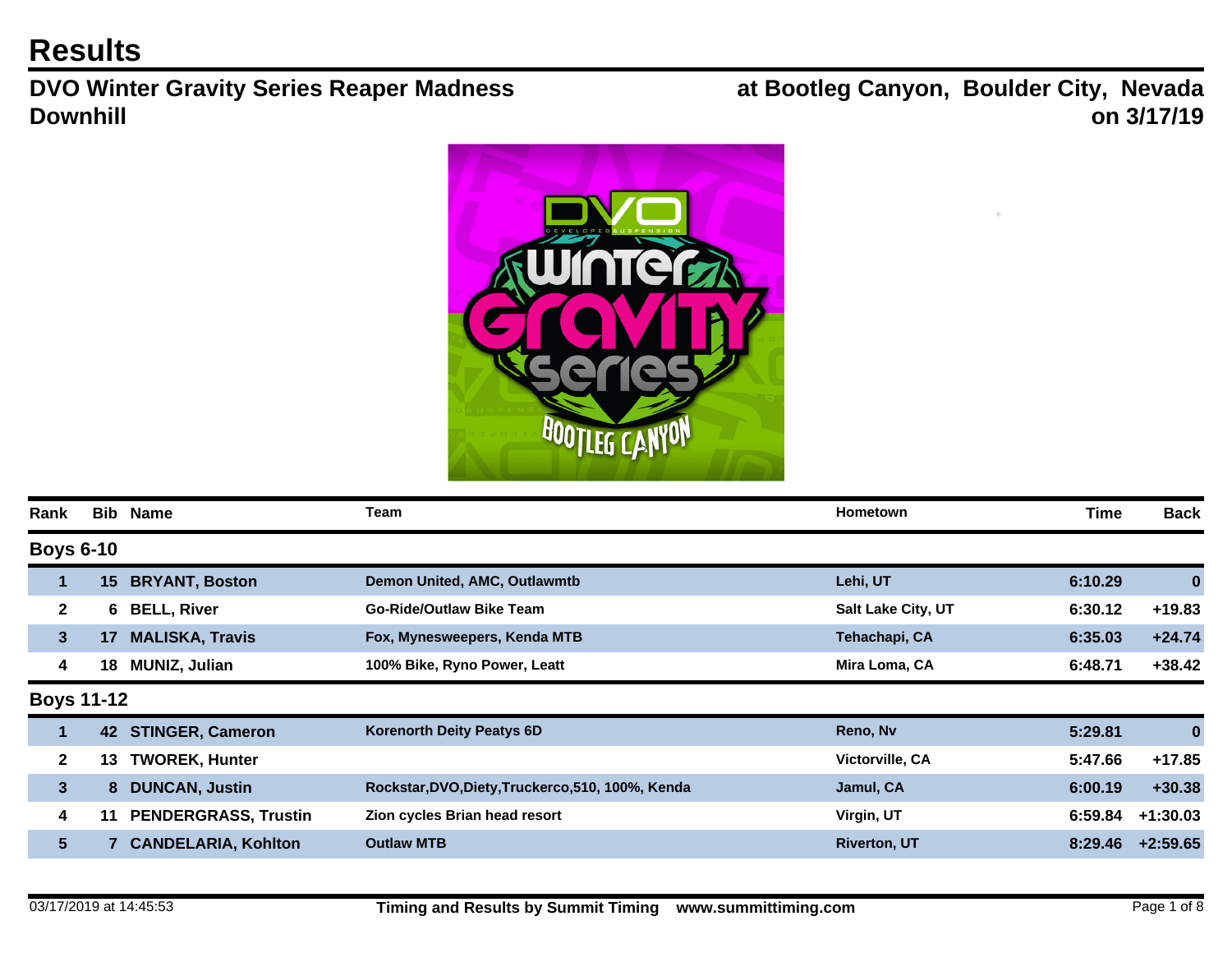| Rank                  |            | <b>Bib Name</b>             | <b>Team</b>                                                      | Hometown                    | <b>Time</b> | <b>Back</b>        |
|-----------------------|------------|-----------------------------|------------------------------------------------------------------|-----------------------------|-------------|--------------------|
| <b>Girls 11-14</b>    |            |                             |                                                                  |                             |             |                    |
|                       |            | 19 HEAP, Teagan             | DVO, AMC, OnyxRP, Transition Bikes, TLD, 510, TRP, Deity, Merge4 | <b>Boulder City, NV</b>     | 5:48.00     | $\bf{0}$           |
| <b>Boys 13-14</b>     |            |                             |                                                                  |                             |             |                    |
| 1                     |            | 12 PINKERTON, Ryan          | RockNRoad/Oakley/TroyLee/Maxxis/ODI/Crankbro                     | Aliso Viejo, CA             | 4:26.52     | $\bf{0}$           |
| $\mathbf{2}$          |            | 14 WALKER, Jett             | <b>Kore North</b>                                                | Gysum, CO                   | 5:52.35     | $+1:25.83$         |
| 3                     | 10         | PARISH, Aiden               | RaceKraft MTB, Deity, Go-Ride Bike Shop                          | <b>Bluffdale, UT</b>        | 6:14.00     | $+1:47.48$         |
| 4                     |            | 9 FULLER, Seth              | <b>Kool Stop</b>                                                 | <b>Bonners Ferry, ID</b>    | 7:06.06     | $+2:39.54$         |
| $\sqrt{5}$            |            | 54 ZBIEGIEN, Conner         | <b>Summerlin Professional Pool SvCS</b>                          | Las Vegas, NV               | 8:01.30     | $+3:34.78$         |
| <b>Cat3 Men 15-18</b> |            |                             |                                                                  |                             |             |                    |
| 1                     | <b>301</b> | <b>ANDERSON, Craig (CJ)</b> | Southwest Bikes, Team Anderson                                   | Las Vegas, NV               | 4:57.04     | $\bf{0}$           |
| 2                     | 303        | FOLLAND, Bryan              |                                                                  | Corona, CA                  | 5:51.07     | $+54.03$           |
| 3                     | 347        | <b>URELLO, Justin</b>       |                                                                  | Las Vegas, NV               | 6:29.50     | $+1:32.46$         |
| 4                     |            | 305 WHITTAKER, Ethan        |                                                                  | Naples, ID                  | 8:24.68     | $+3:27.64$         |
| <b>Cat3 Men 19-29</b> |            |                             |                                                                  |                             |             |                    |
| 1                     | 335        | <b>PUCA, Alexander</b>      | <b>Tucson Endurance Performance</b>                              | Tucson, Arizona             | 5:26.68     | $\bf{0}$           |
| 2                     | 237        | <b>SPENCER, cody</b>        |                                                                  | corona, ca                  | 5:28.67     | $+1.99$            |
| 3                     | <b>306</b> | <b>BUTZINE, Charles</b>     |                                                                  | Sun City, AZ                | 5:50.06     | $+23.38$           |
| 4                     | 332        | <b>CALHOUN, Charles</b>     |                                                                  | Menifee, California         | 5:53.96     | $+27.28$           |
| 5                     | 160        | <b>ROGERS, Bryce</b>        | The hidden leprechaun                                            | <b>Boulder city, Nevada</b> | 5:56.10     | $+29.42$           |
| 6                     | 344        | DONOVAN, Joseph             | <b>Nevada Cycling</b>                                            | Reno, Nevada                | 6:29.08     | $+1:02.40$         |
|                       |            | 312 TIBBITTS, Tyler         |                                                                  | Chandler, AZ                | <b>DNS</b>  |                    |
| <b>Cat3 Men 30-39</b> |            |                             |                                                                  |                             |             |                    |
| 1                     |            | 314 ANDERSON, Kyle          | #Braaap-Pack                                                     | Phoenix, AZ                 | 5:11.55     | $\bf{0}$           |
| $\mathbf{2}$          | 339        | <b>MANALO, Leann Andrei</b> | <b>GURU TEPC</b>                                                 | Tucson, Arizona             | 5:58.47     | $+46.92$           |
| $\mathbf{3}$          | <b>369</b> | <b>HALL, zackary</b>        | eighty6                                                          | las vegas, nv               | 6:06.19     | $+54.64$           |
| 4                     | 336        | <b>LOCKE, MARSHALL</b>      | <b>GURU</b>                                                      | <b>TUCSON, AZ</b>           | 6:24.36     | $+1:12.81$         |
| $5\phantom{.0}$       | 317        | <b>OLIVER, Brandon</b>      | <b>BraapPack</b>                                                 | Mesa, AZ                    |             | 15:34.55 +10:23.00 |
|                       |            | 316 LAMPHEAR, joseph        | LazyJacob                                                        | Tucson, AZ                  | <b>DNS</b>  |                    |
|                       |            | 03/17/2019 at 14:45:53      | Timing and Results by Summit Timing www.summittiming.com         |                             |             | Page 2 of 8        |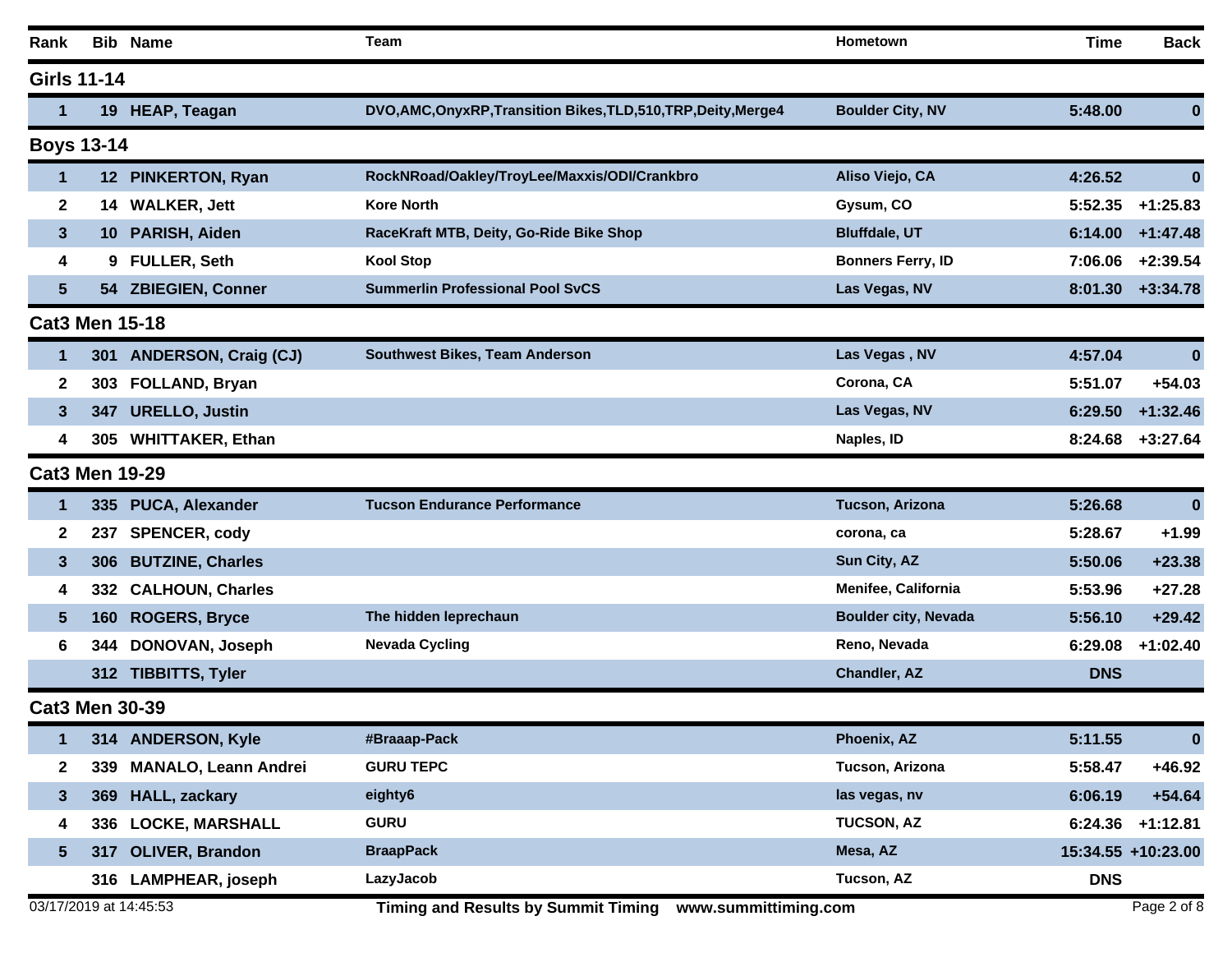|     |                          | <b>Team</b>                                                                                                                                                                                                                                                                                                                                                                                                                                                                      | Hometown                  | <b>Time</b> | <b>Back</b> |
|-----|--------------------------|----------------------------------------------------------------------------------------------------------------------------------------------------------------------------------------------------------------------------------------------------------------------------------------------------------------------------------------------------------------------------------------------------------------------------------------------------------------------------------|---------------------------|-------------|-------------|
|     |                          |                                                                                                                                                                                                                                                                                                                                                                                                                                                                                  |                           |             |             |
|     |                          | <b>Guru Suspension</b>                                                                                                                                                                                                                                                                                                                                                                                                                                                           | Tucson, Az                | 5:07.22     | $\bf{0}$    |
|     |                          | #BRAAAP-PACK                                                                                                                                                                                                                                                                                                                                                                                                                                                                     | Gilbert, AZ               | 6:06.78     | +59.56      |
|     |                          |                                                                                                                                                                                                                                                                                                                                                                                                                                                                                  |                           |             |             |
|     |                          | kore north                                                                                                                                                                                                                                                                                                                                                                                                                                                                       | boiuse, idaho             | <b>DNS</b>  |             |
|     |                          |                                                                                                                                                                                                                                                                                                                                                                                                                                                                                  |                           |             |             |
|     |                          |                                                                                                                                                                                                                                                                                                                                                                                                                                                                                  | Hacienda Heights, CA      | 5:45.80     | $\bf{0}$    |
|     | <b>QUINTERO, Arthur</b>  | <b>Jake Racing</b>                                                                                                                                                                                                                                                                                                                                                                                                                                                               | Phoenix, AZ               | 6:01.99     | $+16.19$    |
| 338 | <b>KINMAN, JOE</b>       | guru SUSPENSION/tepc                                                                                                                                                                                                                                                                                                                                                                                                                                                             | <b>TUCSON, AZ</b>         | 6:31.29     | $+45.49$    |
|     |                          | <b>Truckercoposse</b>                                                                                                                                                                                                                                                                                                                                                                                                                                                            | Hurricane, Ut             | 6:39.67     | $+53.87$    |
|     |                          |                                                                                                                                                                                                                                                                                                                                                                                                                                                                                  |                           |             |             |
|     |                          | RaceKraft/Go-Ride.com                                                                                                                                                                                                                                                                                                                                                                                                                                                            | Sandy, UT                 | 7:17.66     | $\bf{0}$    |
|     |                          | <b>INCYCLE</b>                                                                                                                                                                                                                                                                                                                                                                                                                                                                   | <b>WRIGHTWOOD, CA</b>     | <b>DNS</b>  |             |
|     |                          |                                                                                                                                                                                                                                                                                                                                                                                                                                                                                  |                           |             |             |
|     |                          | <b>Main Street Bicycles</b>                                                                                                                                                                                                                                                                                                                                                                                                                                                      | Lakeport, California      | <b>DNS</b>  |             |
|     |                          |                                                                                                                                                                                                                                                                                                                                                                                                                                                                                  |                           |             |             |
|     |                          | Intense/100%                                                                                                                                                                                                                                                                                                                                                                                                                                                                     | Wildomar, CA              | 4:32.66     | $\bf{0}$    |
|     | COOK, ryder              | all mountain cyclery                                                                                                                                                                                                                                                                                                                                                                                                                                                             | henderson, nevada         | 4:47.83     | $+15.17$    |
|     | <b>ONEIL, Liam</b>       | Commencal/100%/GoPro                                                                                                                                                                                                                                                                                                                                                                                                                                                             | <b>Trabuco Canyon, CA</b> | 4:49.54     | $+16.88$    |
|     | <b>UHLRICH, luke</b>     |                                                                                                                                                                                                                                                                                                                                                                                                                                                                                  | Las Vegas, Nevada         | 4:58.26     | $+25.60$    |
|     |                          | Monster odi Peatys fasthouse spy diety eminent                                                                                                                                                                                                                                                                                                                                                                                                                                   | Riverside, Ca             | 5:01.13     | $+28.47$    |
|     |                          | <b>MTBFLOW, PEATYS, JOYSTICK</b>                                                                                                                                                                                                                                                                                                                                                                                                                                                 | <b>EASTVALE, CA</b>       | 5:01.30     | $+28.64$    |
|     |                          | RaceKraft MTB, Deity, Go-Ride Bike Shop                                                                                                                                                                                                                                                                                                                                                                                                                                          | <b>Bluffdale, UT</b>      | 5:04.06     | $+31.40$    |
| 201 | <b>MARTINEZ, Forrest</b> | <b>Azonic Factory Racing</b>                                                                                                                                                                                                                                                                                                                                                                                                                                                     | Santa Margarita, CA       | 5:04.07     | $+31.41$    |
|     | <b>OCHOA, Timothy</b>    | RaceKraft / Go-Ride                                                                                                                                                                                                                                                                                                                                                                                                                                                              | Sandy, UT                 | 5:06.98     | $+34.32$    |
| 239 | <b>QUEVEDO, Nicholas</b> | <b>Mtb flow</b>                                                                                                                                                                                                                                                                                                                                                                                                                                                                  | Riverside, California     | 5:22.90     | $+50.24$    |
|     |                          | Frame Up Bikes, Prologue Llc                                                                                                                                                                                                                                                                                                                                                                                                                                                     | Alamo, CA                 | 6:05.33     | $+1:32.67$  |
|     |                          | <b>Bib Name</b><br><b>Cat3 Men 40-49</b><br>337 HIGGINS, Dane<br>325 COX, Jeff<br>Cat3 Women 30+<br>313 WALKER, gracie<br>Cat2&3Men 50-59<br>235 VARGAS, Gabriel<br>234<br>245 HELBLING, James<br><b>Cat2 Women 15-18</b><br>233 STEELE, Zoe<br>240 LAWSON, GRACE<br>Cat2 Women 30+<br>251 KREBS, kassiopia<br><b>Cat2 Men 15-18</b><br>51 FLETCHER, Zane<br>155<br><b>204</b><br>275<br>263 ALEXANDER, Ethan<br>200 LEON, BRENDEN<br>205 PARISH, Alex<br>203<br>202 MORAN, Jake |                           |             |             |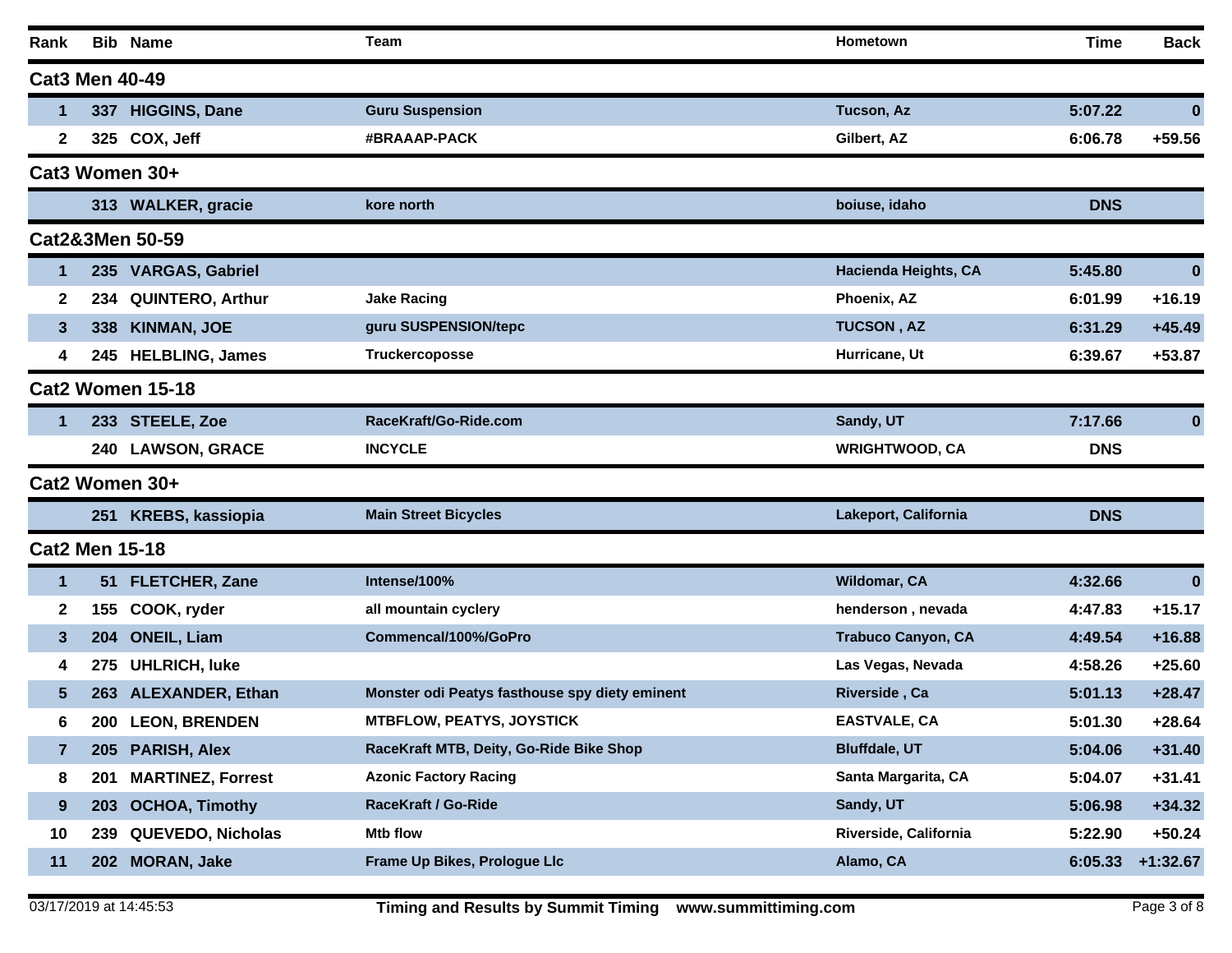| Rank                  |            | <b>Bib Name</b>           | <b>Team</b>                            | Hometown                   | <b>Time</b> | <b>Back</b>        |
|-----------------------|------------|---------------------------|----------------------------------------|----------------------------|-------------|--------------------|
| 12                    |            | 207 VEACH, Bradley        | <b>Norcal Ortho Consultants Inc.</b>   | <b>Brentwood, NV</b>       | 10:15.79    | $+5:43.13$         |
| <b>Cat2 Men 19-29</b> |            |                           |                                        |                            |             |                    |
| 1                     |            | 210 DITSLER, Woodrow      | <b>Pinecraft</b>                       | Prescott, AZ               | 4:58.45     | $\bf{0}$           |
| $\mathbf{2}$          | 209        | <b>COLEY, Luke</b>        | <b>Nevada Cycling/Blackrock Bikes</b>  | Reno, NV                   | 5:00.40     | $+1.95$            |
| $\mathbf{3}$          | 37         | <b>WROBEL, Kaj</b>        | Danger Ride Co. Action Rideshop        | mesa, AZ                   | 5:01.00     | $+2.55$            |
| 4                     | 214        | <b>SMITH, Mason</b>       | Oneal, CBDepot, RynoPower              | Fort Collins, CO           | 5:03.52     | $+5.07$            |
| $5\phantom{.0}$       | 211        | <b>HARDY, Justin</b>      | <b>UNR Cycling</b>                     | Logandale, NV              | 5:05.38     | $+6.93$            |
| 6                     | 216        | <b>WHITE, Travis</b>      |                                        | Tempe, AZ                  | 5:10.53     | $+12.08$           |
| $\overline{7}$        | 246        | KORDONOWY, Jacob          | <b>UNR Cycling</b>                     | Reno, Nevada               | 5:28.32     | $+29.87$           |
| 8                     |            | 212 LOPEZ, Jesse          | <b>Nevada Cycling</b>                  | <b>Carson City, NV</b>     | 5:31.04     | $+32.59$           |
| 9                     | 241        | RILEY, Ian                | <b>Western Colorado university</b>     | <b>Gunnision, Colorado</b> | 5:32.11     | +33.66             |
| 10                    |            | 215 SORTO, Daniel         |                                        | Tempe, AZ                  | 5:48.73     | $+50.28$           |
| 11                    |            | 243 OLSON, Erik           | <b>Western Colorado University</b>     | Gunnison, CO               | 6:43.60     | $+1:45.15$         |
| 12                    |            | 265 SHANE, Blake          | <b>Nevada Cycling</b>                  | Reno, Nevada               |             | 21:36.32 +16:37.87 |
|                       |            | 208 CHAVEZ, Manny         | <b>Gravity young bucks AZ</b>          | Phoenix, AZ                | <b>DNS</b>  |                    |
| <b>Cat2 Men 30-39</b> |            |                           |                                        |                            |             |                    |
| 1                     |            | 250 DALE, Aaron           | <b>GURU suspension</b>                 | <b>Tucson AZ, Arizona</b>  | 5:02.21     | $\bf{0}$           |
| $\mathbf{2}$          | 266        | <b>OROZCO, Valentin</b>   | <b>Safety Cycle</b>                    | <b>Wilmington, CA</b>      | 5:05.28     | $+3.07$            |
| $\mathbf{3}$          | 218        | DE LA SALLE, Josh         |                                        | <b>Whitehorse, YT</b>      | 5:08.27     | $+6.06$            |
| 4                     | 28         | <b>LICOS, Mark</b>        | Family and Friends, moto-mac113 Racing | <b>Ilocos Sur, AZ</b>      | 5:20.77     | $+18.56$           |
| $5\phantom{.0}$       | <b>255</b> | ZARATE, Jonathan          | <b>Safety Cycle Los Angeles</b>        | wilmington, CA             | 5:22.38     | $+20.17$           |
| 6                     | 221        | <b>MCCLANAHAN, Nathan</b> |                                        | Ogden, UT                  | 5:58.75     | $+56.54$           |
|                       |            | 219 GREER, Stewart        | <b>Suspension Syndicate, Go-Ride</b>   | Salt lake, UT              | <b>DNF</b>  |                    |
|                       |            | 223 SWITZER, MIKE         | 100%,                                  | <b>GOLDEN, CO</b>          | <b>DNS</b>  |                    |
|                       | 225        | <b>TIMCHAK, David</b>     |                                        | Phoenix, AZ                | <b>DNS</b>  |                    |
| <b>Cat2 Men 40-49</b> |            |                           |                                        |                            |             |                    |
| 1.                    |            | 227 HORAK, ian            | <b>FEA Race Team</b>                   | Henderson, NV              | 5:21.19     | $\bf{0}$           |
| $\mathbf{2}$          |            | 232 WALKER, Gregory       | <b>Kore North</b>                      | Gyspum, CO                 | 5:34.13     | $+12.94$           |
|                       |            |                           |                                        |                            |             |                    |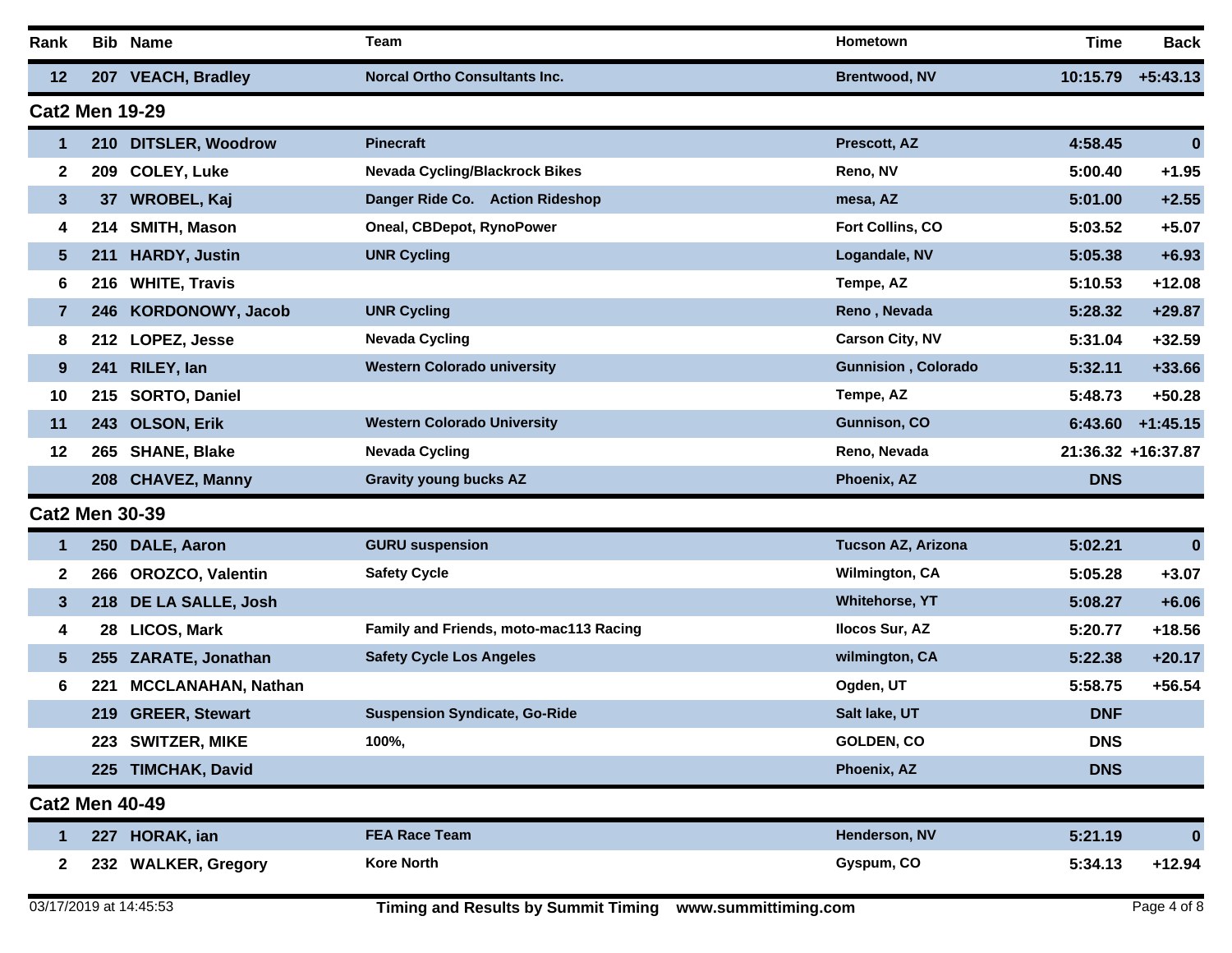| 226 CARLTON, Chris<br><b>Caliente, NV</b><br>6:12.22<br>3<br>COWLING, ryan<br>kore north, intense, deity, dvo<br>meridian, idaho<br>6:21.18<br>274.<br>4<br>Firestone, CO<br><b>MCELROY, Paul</b><br><b>Maverick Suspension</b><br>6:38.14<br>5<br>228<br>PREUSS, Paul<br>6<br><b>Giant Las Vegas</b><br>Las vegas, NV<br>8:57.75<br>231<br><b>Cat1 Women 15-18</b><br>TLD, FiveTen, ODI, 100%, Kenda Tire, Deity, Novatec, HT<br>Yucaipa, CA<br>134 OWENS, Dixie<br>5:52.86<br>Cat1 Women 19-29<br>SLC, UT<br>143 JONES, Jessie<br>5:27.91<br>Cat1 Women 30+<br>Hurricane, UT<br>6:29.71<br>135 MOLSEE, Rachel<br><b>Over The Edge- Hurricane</b><br><b>Cat1 Men 15-16</b><br>Irvine, CA<br>4:45.34<br>106 MCGARRITY, Ryan<br>TLD, Oakley, The Path<br>$\mathbf 1$<br><b>MALISKA, Justin</b><br>Fox, Monster Army, Mynesweepers, ODI, Kenda MTB, E*thirteen<br>Tehachapi, CA<br>$\mathbf{2}$<br>4:45.94<br>104<br><b>GARCIA, Brandon</b><br>Truckerco_usa/chainlinebike/rockstarenergydrinkbajacalifornia/ri<br>Ensenada, BCN<br>4:47.31<br>$\mathbf{3}$<br>102 <sub>1</sub><br><b>MCELYEA, Colin</b><br>100%/Santa Cruz/Airpark Bikes<br>Scottsdale, AZ<br>4:52.36<br>4<br>157<br><b>SPENCER, Carson</b><br>laketownbikes/gt racing<br>Draper, UT, Utah<br>4:52.56<br>5<br>100<br>6<br><b>DUNCAN, Maison</b><br>Rockstar, DVO, DIETY, Truckerco, 100%, Kenda, 510<br>Jamul, CA<br>5:03.67<br>16<br><b>PRITCHARD, Seth</b><br>Angel Fire Bike Park/ Fox Racing<br>Hooker, OK<br>$+19.21$<br>$\overline{7}$<br>5:04.55<br>107<br><b>Cat1 Men 17-18</b><br>Temecula, California<br><b>SUETOS, Cole</b><br><b>Incycle Race Team</b><br>4:00.89<br>141<br>1<br>Monster Army/100%/Fox Factory/Maxxis/RynoPower/Muc-Off/GoPr<br>Yucaipa, CA<br>$\mathbf{2}$<br><b>DOOLEY, Austin</b><br>4:06.15<br>101<br><b>Onyx Racing, Deity Components, All Mountain Cyclery</b><br>Las Vegas, NV<br>4:27.24<br>3<br><b>WISCHMEYER, Ryan</b><br>109<br>Taos, NM<br>Angel Fire Bike Park/ Fox Racing<br>4:51.64<br>VIGIL, Amani<br>108<br>4<br>Wrightwood, CA<br><b>DNS</b><br><b>LAWSON, Thomas</b><br><b>InCycle</b><br>103 <sub>1</sub><br><b>Cat1 Men 19-29</b><br><b>Giro/Ergon/Conti/Apres</b><br><b>BROWN, Sam</b><br>Eagle, CO<br>4:40.44<br>111<br>West Jordan, UT<br><b>SHEPHERD, Max</b><br><b>Laketown Gravity</b><br>4:41.69<br>$\mathbf{2}$<br>117 | Rank | <b>Bib Name</b> | <b>Team</b> | <b>Hometown</b> | <b>Time</b> | <b>Back</b> |
|------------------------------------------------------------------------------------------------------------------------------------------------------------------------------------------------------------------------------------------------------------------------------------------------------------------------------------------------------------------------------------------------------------------------------------------------------------------------------------------------------------------------------------------------------------------------------------------------------------------------------------------------------------------------------------------------------------------------------------------------------------------------------------------------------------------------------------------------------------------------------------------------------------------------------------------------------------------------------------------------------------------------------------------------------------------------------------------------------------------------------------------------------------------------------------------------------------------------------------------------------------------------------------------------------------------------------------------------------------------------------------------------------------------------------------------------------------------------------------------------------------------------------------------------------------------------------------------------------------------------------------------------------------------------------------------------------------------------------------------------------------------------------------------------------------------------------------------------------------------------------------------------------------------------------------------------------------------------------------------------------------------------------------------------------------------------------------------------------------------------------------------------------------------------------------------------------------------------------------------------------------------------------------------------------------------------------------------------|------|-----------------|-------------|-----------------|-------------|-------------|
|                                                                                                                                                                                                                                                                                                                                                                                                                                                                                                                                                                                                                                                                                                                                                                                                                                                                                                                                                                                                                                                                                                                                                                                                                                                                                                                                                                                                                                                                                                                                                                                                                                                                                                                                                                                                                                                                                                                                                                                                                                                                                                                                                                                                                                                                                                                                                |      |                 |             |                 |             | $+51.03$    |
|                                                                                                                                                                                                                                                                                                                                                                                                                                                                                                                                                                                                                                                                                                                                                                                                                                                                                                                                                                                                                                                                                                                                                                                                                                                                                                                                                                                                                                                                                                                                                                                                                                                                                                                                                                                                                                                                                                                                                                                                                                                                                                                                                                                                                                                                                                                                                |      |                 |             |                 |             | +59.99      |
|                                                                                                                                                                                                                                                                                                                                                                                                                                                                                                                                                                                                                                                                                                                                                                                                                                                                                                                                                                                                                                                                                                                                                                                                                                                                                                                                                                                                                                                                                                                                                                                                                                                                                                                                                                                                                                                                                                                                                                                                                                                                                                                                                                                                                                                                                                                                                |      |                 |             |                 |             | $+1:16.95$  |
|                                                                                                                                                                                                                                                                                                                                                                                                                                                                                                                                                                                                                                                                                                                                                                                                                                                                                                                                                                                                                                                                                                                                                                                                                                                                                                                                                                                                                                                                                                                                                                                                                                                                                                                                                                                                                                                                                                                                                                                                                                                                                                                                                                                                                                                                                                                                                |      |                 |             |                 |             | +3:36.56    |
|                                                                                                                                                                                                                                                                                                                                                                                                                                                                                                                                                                                                                                                                                                                                                                                                                                                                                                                                                                                                                                                                                                                                                                                                                                                                                                                                                                                                                                                                                                                                                                                                                                                                                                                                                                                                                                                                                                                                                                                                                                                                                                                                                                                                                                                                                                                                                |      |                 |             |                 |             |             |
|                                                                                                                                                                                                                                                                                                                                                                                                                                                                                                                                                                                                                                                                                                                                                                                                                                                                                                                                                                                                                                                                                                                                                                                                                                                                                                                                                                                                                                                                                                                                                                                                                                                                                                                                                                                                                                                                                                                                                                                                                                                                                                                                                                                                                                                                                                                                                |      |                 |             |                 |             | $\bf{0}$    |
|                                                                                                                                                                                                                                                                                                                                                                                                                                                                                                                                                                                                                                                                                                                                                                                                                                                                                                                                                                                                                                                                                                                                                                                                                                                                                                                                                                                                                                                                                                                                                                                                                                                                                                                                                                                                                                                                                                                                                                                                                                                                                                                                                                                                                                                                                                                                                |      |                 |             |                 |             |             |
|                                                                                                                                                                                                                                                                                                                                                                                                                                                                                                                                                                                                                                                                                                                                                                                                                                                                                                                                                                                                                                                                                                                                                                                                                                                                                                                                                                                                                                                                                                                                                                                                                                                                                                                                                                                                                                                                                                                                                                                                                                                                                                                                                                                                                                                                                                                                                |      |                 |             |                 |             | $\bf{0}$    |
|                                                                                                                                                                                                                                                                                                                                                                                                                                                                                                                                                                                                                                                                                                                                                                                                                                                                                                                                                                                                                                                                                                                                                                                                                                                                                                                                                                                                                                                                                                                                                                                                                                                                                                                                                                                                                                                                                                                                                                                                                                                                                                                                                                                                                                                                                                                                                |      |                 |             |                 |             |             |
|                                                                                                                                                                                                                                                                                                                                                                                                                                                                                                                                                                                                                                                                                                                                                                                                                                                                                                                                                                                                                                                                                                                                                                                                                                                                                                                                                                                                                                                                                                                                                                                                                                                                                                                                                                                                                                                                                                                                                                                                                                                                                                                                                                                                                                                                                                                                                |      |                 |             |                 |             | $\bf{0}$    |
|                                                                                                                                                                                                                                                                                                                                                                                                                                                                                                                                                                                                                                                                                                                                                                                                                                                                                                                                                                                                                                                                                                                                                                                                                                                                                                                                                                                                                                                                                                                                                                                                                                                                                                                                                                                                                                                                                                                                                                                                                                                                                                                                                                                                                                                                                                                                                |      |                 |             |                 |             |             |
|                                                                                                                                                                                                                                                                                                                                                                                                                                                                                                                                                                                                                                                                                                                                                                                                                                                                                                                                                                                                                                                                                                                                                                                                                                                                                                                                                                                                                                                                                                                                                                                                                                                                                                                                                                                                                                                                                                                                                                                                                                                                                                                                                                                                                                                                                                                                                |      |                 |             |                 |             | $\bf{0}$    |
|                                                                                                                                                                                                                                                                                                                                                                                                                                                                                                                                                                                                                                                                                                                                                                                                                                                                                                                                                                                                                                                                                                                                                                                                                                                                                                                                                                                                                                                                                                                                                                                                                                                                                                                                                                                                                                                                                                                                                                                                                                                                                                                                                                                                                                                                                                                                                |      |                 |             |                 |             | $+0.60$     |
|                                                                                                                                                                                                                                                                                                                                                                                                                                                                                                                                                                                                                                                                                                                                                                                                                                                                                                                                                                                                                                                                                                                                                                                                                                                                                                                                                                                                                                                                                                                                                                                                                                                                                                                                                                                                                                                                                                                                                                                                                                                                                                                                                                                                                                                                                                                                                |      |                 |             |                 |             | $+1.97$     |
|                                                                                                                                                                                                                                                                                                                                                                                                                                                                                                                                                                                                                                                                                                                                                                                                                                                                                                                                                                                                                                                                                                                                                                                                                                                                                                                                                                                                                                                                                                                                                                                                                                                                                                                                                                                                                                                                                                                                                                                                                                                                                                                                                                                                                                                                                                                                                |      |                 |             |                 |             | $+7.02$     |
|                                                                                                                                                                                                                                                                                                                                                                                                                                                                                                                                                                                                                                                                                                                                                                                                                                                                                                                                                                                                                                                                                                                                                                                                                                                                                                                                                                                                                                                                                                                                                                                                                                                                                                                                                                                                                                                                                                                                                                                                                                                                                                                                                                                                                                                                                                                                                |      |                 |             |                 |             | $+7.22$     |
|                                                                                                                                                                                                                                                                                                                                                                                                                                                                                                                                                                                                                                                                                                                                                                                                                                                                                                                                                                                                                                                                                                                                                                                                                                                                                                                                                                                                                                                                                                                                                                                                                                                                                                                                                                                                                                                                                                                                                                                                                                                                                                                                                                                                                                                                                                                                                |      |                 |             |                 |             | $+18.33$    |
|                                                                                                                                                                                                                                                                                                                                                                                                                                                                                                                                                                                                                                                                                                                                                                                                                                                                                                                                                                                                                                                                                                                                                                                                                                                                                                                                                                                                                                                                                                                                                                                                                                                                                                                                                                                                                                                                                                                                                                                                                                                                                                                                                                                                                                                                                                                                                |      |                 |             |                 |             |             |
|                                                                                                                                                                                                                                                                                                                                                                                                                                                                                                                                                                                                                                                                                                                                                                                                                                                                                                                                                                                                                                                                                                                                                                                                                                                                                                                                                                                                                                                                                                                                                                                                                                                                                                                                                                                                                                                                                                                                                                                                                                                                                                                                                                                                                                                                                                                                                |      |                 |             |                 |             |             |
|                                                                                                                                                                                                                                                                                                                                                                                                                                                                                                                                                                                                                                                                                                                                                                                                                                                                                                                                                                                                                                                                                                                                                                                                                                                                                                                                                                                                                                                                                                                                                                                                                                                                                                                                                                                                                                                                                                                                                                                                                                                                                                                                                                                                                                                                                                                                                |      |                 |             |                 |             | $\bf{0}$    |
|                                                                                                                                                                                                                                                                                                                                                                                                                                                                                                                                                                                                                                                                                                                                                                                                                                                                                                                                                                                                                                                                                                                                                                                                                                                                                                                                                                                                                                                                                                                                                                                                                                                                                                                                                                                                                                                                                                                                                                                                                                                                                                                                                                                                                                                                                                                                                |      |                 |             |                 |             | $+5.26$     |
|                                                                                                                                                                                                                                                                                                                                                                                                                                                                                                                                                                                                                                                                                                                                                                                                                                                                                                                                                                                                                                                                                                                                                                                                                                                                                                                                                                                                                                                                                                                                                                                                                                                                                                                                                                                                                                                                                                                                                                                                                                                                                                                                                                                                                                                                                                                                                |      |                 |             |                 |             | $+26.35$    |
|                                                                                                                                                                                                                                                                                                                                                                                                                                                                                                                                                                                                                                                                                                                                                                                                                                                                                                                                                                                                                                                                                                                                                                                                                                                                                                                                                                                                                                                                                                                                                                                                                                                                                                                                                                                                                                                                                                                                                                                                                                                                                                                                                                                                                                                                                                                                                |      |                 |             |                 |             | $+50.75$    |
|                                                                                                                                                                                                                                                                                                                                                                                                                                                                                                                                                                                                                                                                                                                                                                                                                                                                                                                                                                                                                                                                                                                                                                                                                                                                                                                                                                                                                                                                                                                                                                                                                                                                                                                                                                                                                                                                                                                                                                                                                                                                                                                                                                                                                                                                                                                                                |      |                 |             |                 |             |             |
|                                                                                                                                                                                                                                                                                                                                                                                                                                                                                                                                                                                                                                                                                                                                                                                                                                                                                                                                                                                                                                                                                                                                                                                                                                                                                                                                                                                                                                                                                                                                                                                                                                                                                                                                                                                                                                                                                                                                                                                                                                                                                                                                                                                                                                                                                                                                                |      |                 |             |                 |             |             |
|                                                                                                                                                                                                                                                                                                                                                                                                                                                                                                                                                                                                                                                                                                                                                                                                                                                                                                                                                                                                                                                                                                                                                                                                                                                                                                                                                                                                                                                                                                                                                                                                                                                                                                                                                                                                                                                                                                                                                                                                                                                                                                                                                                                                                                                                                                                                                |      |                 |             |                 |             | $\bf{0}$    |
|                                                                                                                                                                                                                                                                                                                                                                                                                                                                                                                                                                                                                                                                                                                                                                                                                                                                                                                                                                                                                                                                                                                                                                                                                                                                                                                                                                                                                                                                                                                                                                                                                                                                                                                                                                                                                                                                                                                                                                                                                                                                                                                                                                                                                                                                                                                                                |      |                 |             |                 |             | $+1.25$     |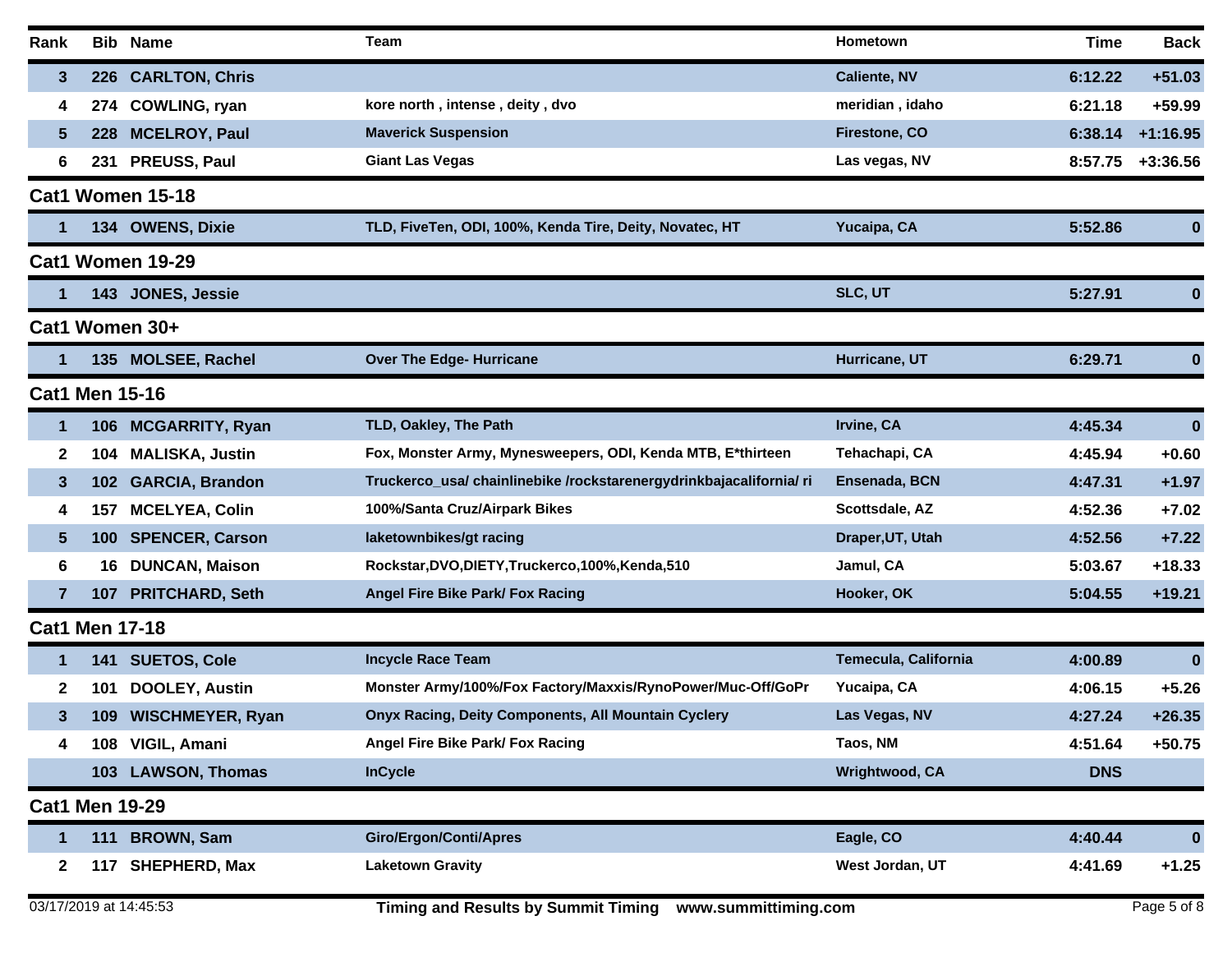| Rank                  |                  | <b>Bib Name</b>          | <b>Team</b>                                                          | Hometown                  | <b>Time</b> | <b>Back</b> |
|-----------------------|------------------|--------------------------|----------------------------------------------------------------------|---------------------------|-------------|-------------|
| 3                     |                  | 175 BRYGGER, Erik        | <b>CMU Cycling</b>                                                   | <b>Grand Junction, Co</b> | 4:44.60     | $+4.16$     |
| 4                     | 165              | <b>MAGENHEIM, kris</b>   | Jax Bicycles / Rev Grips                                             | temecula, ca              | 4:45.18     | $+4.74$     |
| 5                     | 139              | <b>BARRON, drake</b>     | <b>Incycle Race Team</b>                                             | La Crescenta, CA          | 4:45.98     | $+5.54$     |
| 6                     | 113              | <b>CRAMER, Ezekiel</b>   | <b>Western Mountain Sports</b>                                       | Gunnison, CO              | 4:46.68     | $+6.24$     |
| $\mathbf{7}$          | 116              | <b>MARCYNYSZYN, Paul</b> |                                                                      | Anaheim, CA               | 4:47.80     | $+7.36$     |
| 8                     | 120              | <b>SUSSMAN, Larry</b>    | <b>Nevada Cycling</b>                                                | Reno, NV                  | 4:50.74     | $+10.30$    |
| 9                     | 110              | <b>BARRETT, Michael</b>  | The Kind Bikes And Skis of Edwards Colorado                          | avon, CO                  | 4:56.22     | $+15.78$    |
| 10                    | 115              | <b>HART, Tanner</b>      |                                                                      | Sandy, UT                 | 5:00.74     | $+20.30$    |
| 11                    |                  | 118 SORENSON, Walter     | <b>Team Scraper / Outsider-Bikes</b>                                 | Eugene, OR                | 5:01.74     | $+21.30$    |
| 12                    | 145              | <b>SCHEVERS, Koby</b>    | <b>Commencal</b>                                                     | Dewey, Az                 | 5:06.53     | $+26.09$    |
| 13                    | 169              | <b>MULLENS, ian</b>      | western colorado university                                          | gunnison, colorado        | 5:13.41     | $+32.97$    |
|                       | 114              | <b>DICKTEN, Nicolas</b>  | <b>Sports Basement &amp; UNR</b>                                     | San Ramon, CA             | <b>DNS</b>  |             |
|                       |                  | 138 EWING, Spencer       | <b>Team Scraper</b>                                                  | Eugene, Oregon            | <b>DNS</b>  |             |
| <b>Cat1 Men 30-39</b> |                  |                          |                                                                      |                           |             |             |
| 1                     | 151              | <b>BLOSS, Kenny</b>      |                                                                      | Kelseyville, Ca           | 4:37.12     | $\bf{0}$    |
| $\mathbf{2}$          | 126              | <b>WELLS, Matthew</b>    |                                                                      | Breckenridge, CO          | 4:45.03     | $+7.91$     |
| $\mathbf{3}$          | 150 <sub>1</sub> | <b>PIETRYGA, Eric</b>    | <b>Heart&amp;Soul Racing Deity Intense Cycles</b>                    | Las Vegas, NV             | 4:52.81     | $+15.69$    |
| 4                     | 124              | <b>MARTIN, Tom</b>       | Deity / Road34 / Canfield / Fly Racing / Mobius Braces / Atlas Brace | <b>FORT COLLINS, CO</b>   | 4:56.31     | $+19.19$    |
| $5\phantom{.0}$       | 125              | SUPPLE, Ian              | Heart&Soul/Specialized/Deity/Royal Racing                            | Salt Lake City, UT        | 5:03.43     | $+26.31$    |
| <b>Cat1 Men 40-49</b> |                  |                          |                                                                      |                           |             |             |
| 1                     |                  | 170 MCELYEA, Alex        | 100%/Santa Cruz/Airpark Bikes, Maxxis                                | Scottsdale, AZ            | 4:40.03     | $\bf{0}$    |
| 2                     | 131              | <b>WINTER, Quinn</b>     | Knolly/DVO/Deity/Maxxis/100%                                         | Henderson, NV             | 4:46.55     | $+6.52$     |
| 3                     |                  | 136 BAUGHMAN, Kris       | RaceKraft/Go-Ride                                                    | Draper, Ut                | 4:49.40     | $+9.37$     |
| 4                     |                  | 166 PARKER, Brian        | mynesweepers/truckerco/knolly                                        | Newbury Park, California  | 5:00.89     | $+20.86$    |
| 5                     | 128              | <b>CARTER, Aaron</b>     | Leatt                                                                | Salt Lake City, UT        | 5:01.00     | $+20.97$    |
| 6                     | 146              | <b>CLARK, miichael</b>   | bohemian cycling team                                                | springdale, utah          | 5:16.38     | $+36.35$    |
| 7                     | 137              | <b>GUNN, Michael</b>     | Go-ride.com                                                          | South Jordan, Utah        | 5:35.43     | $+55.40$    |
| 8                     | 129              | <b>KNIPE, Rob</b>        | <b>Reggies Bike Shop</b>                                             | Phoenix, AZ               | 6:03.28     | $+1:23.25$  |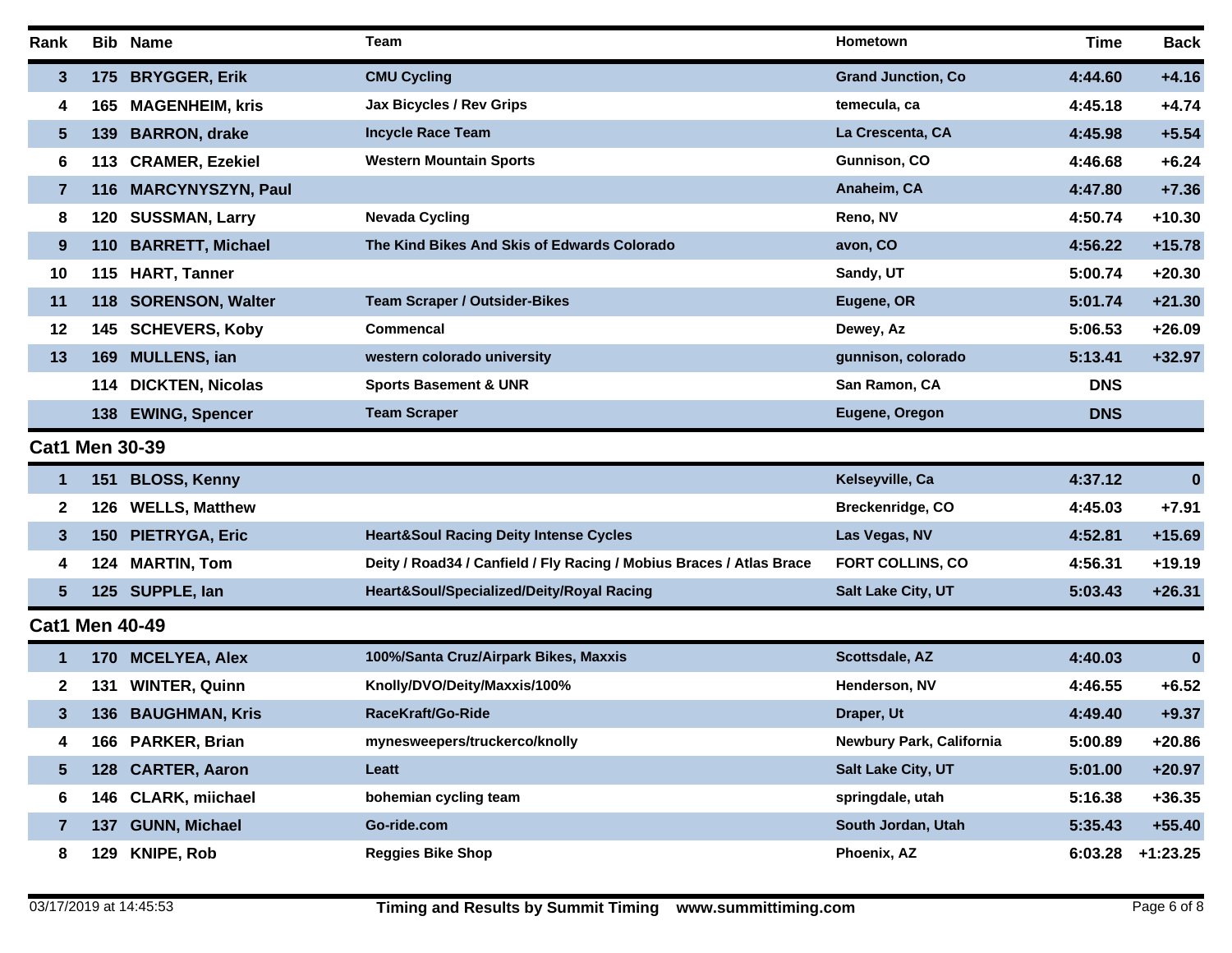| Rank                    |                       | <b>Bib Name</b>               | <b>Team</b>                                                  | Hometown                     | Time       | <b>Back</b> |
|-------------------------|-----------------------|-------------------------------|--------------------------------------------------------------|------------------------------|------------|-------------|
|                         |                       | 140 SCHEVERS, Brooks          | pinecraft DVO Commencal Spank IXS                            | Dewey, Az                    | <b>DNS</b> |             |
|                         | <b>Cat1 Men 50-59</b> |                               |                                                              |                              |            |             |
|                         |                       | 132 NAUGHTON, Robert          | <b>Shadetree bikes, Niner</b>                                | Flagstaff, AZ                | <b>DNS</b> |             |
|                         | Cat1 Men 60+          |                               |                                                              |                              |            |             |
|                         |                       | 133 BONDURANT, Bobby          | <b>Truckercoposse</b>                                        | <b>Big Bear City, CA</b>     | 6:56.50    | $\bf{0}$    |
|                         | <b>Open Women</b>     |                               |                                                              |                              |            |             |
| 1                       |                       | <b>38 HOEKSTRA, CATHERINE</b> |                                                              | Tempe, AZ                    | 6:00.39    | $\bf{0}$    |
|                         | <b>Open Men</b>       |                               |                                                              |                              |            |             |
| $\mathbf 1$             | 27                    | <b>JOHNSTON, Matt</b>         | Go-Ride.com                                                  | Millcreek, UT                | 4:25.02    | $\bf{0}$    |
| $\mathbf{2}$            | 24                    | <b>ISOM, Aaron</b>            |                                                              | Mesa, AZ                     | 4:27.84    | $+2.82$     |
| 3                       | 50                    | <b>HORACK, Kurt</b>           | <b>All Mountain Cyclery</b>                                  | <b>Boulder City, NV</b>      | 5:46.52    | $+1:21.50$  |
| 4                       | 23                    | <b>HARTSOUGH, Jeffrey</b>     | Knolly Knation/Oneal/Azonic/GoPro/Leatt                      | <b>Colorado Springs, CO</b>  | 5:51.68    | $+1:26.66$  |
|                         | 34 -                  | <b>SPAULDING, Quinton</b>     | <b>KHS Factory Racing</b>                                    | Henderson, NV                | <b>DNS</b> |             |
|                         | <b>Pro Women</b>      |                               |                                                              |                              |            |             |
| 1                       | 41.                   | SCOTT, Jordan                 | <b>Hyper/Snafu</b>                                           | Las Vegas, NV                | 5:29.37    | $\bf{0}$    |
| $\mathbf{2}$            | 555                   | <b>WENTZ, Amanda</b>          | <b>Transition/Fox/Five Ten</b>                               | Reno, NV                     | 5:34.54    | $+5.17$     |
| 3                       | 58                    | <b>KIMBALL, Chelsea</b>       | Atomik Carbon, Loose Riders, DVO Suspension, Maxxis, Box Com | Mesa, AZ                     | 5:51.67    | $+22.30$    |
| 4                       | 4                     | FITE, Alexis                  | Seven, Bell, Deity                                           | <b>SOuth Lake Tahoe, CA</b>  | 5:59.74    | $+30.37$    |
| $5\phantom{.0}$         | 57                    | SMITH, sarah                  | <b>Colorado Mesa University</b>                              | Vail, Co                     | 6:16.01    | $+46.64$    |
| 6                       | 49                    | OTTO, molly                   | <b>UNR Cycling</b>                                           | Carson City, NV              | 6:30.09    | $+1:00.72$  |
| <b>Pro Men</b>          |                       |                               |                                                              |                              |            |             |
|                         |                       | 55 GWIN, Aaron                | <b>Intense Factory Racing</b>                                | Murrieta, Ca                 | 3:57.83    | $\bf{0}$    |
| $\mathbf{2}$            |                       | 1 NESTOROFF, Nikolas          | <b>KHS Factory Racing</b>                                    | San Marcos, CA               | 3:58.91    | $+1.08$     |
| $\mathbf{3}$            | 3                     | <b>BINGGELI, Logan</b>        | <b>KHS Factory Racing</b>                                    | St. George, UT               | 3:59.79    | $+1.96$     |
| 4                       | 33                    | SMILLIE, Liam                 | Slag Society, Onza Tires, 100%, Corsa Cycles                 | Squamish, BC                 | 4:03.06    | $+5.23$     |
| $\overline{\mathbf{5}}$ | 45.                   | <b>HELBLING, Bryce</b>        | <b>KHS FACTORY RACING</b>                                    | Hurricane, Utah              | 4:19.30    | $+21.47$    |
| 6                       |                       | 26 PRICE, Tim                 |                                                              | <b>Great Falls, Virginia</b> | 4:22.73    | $+24.90$    |